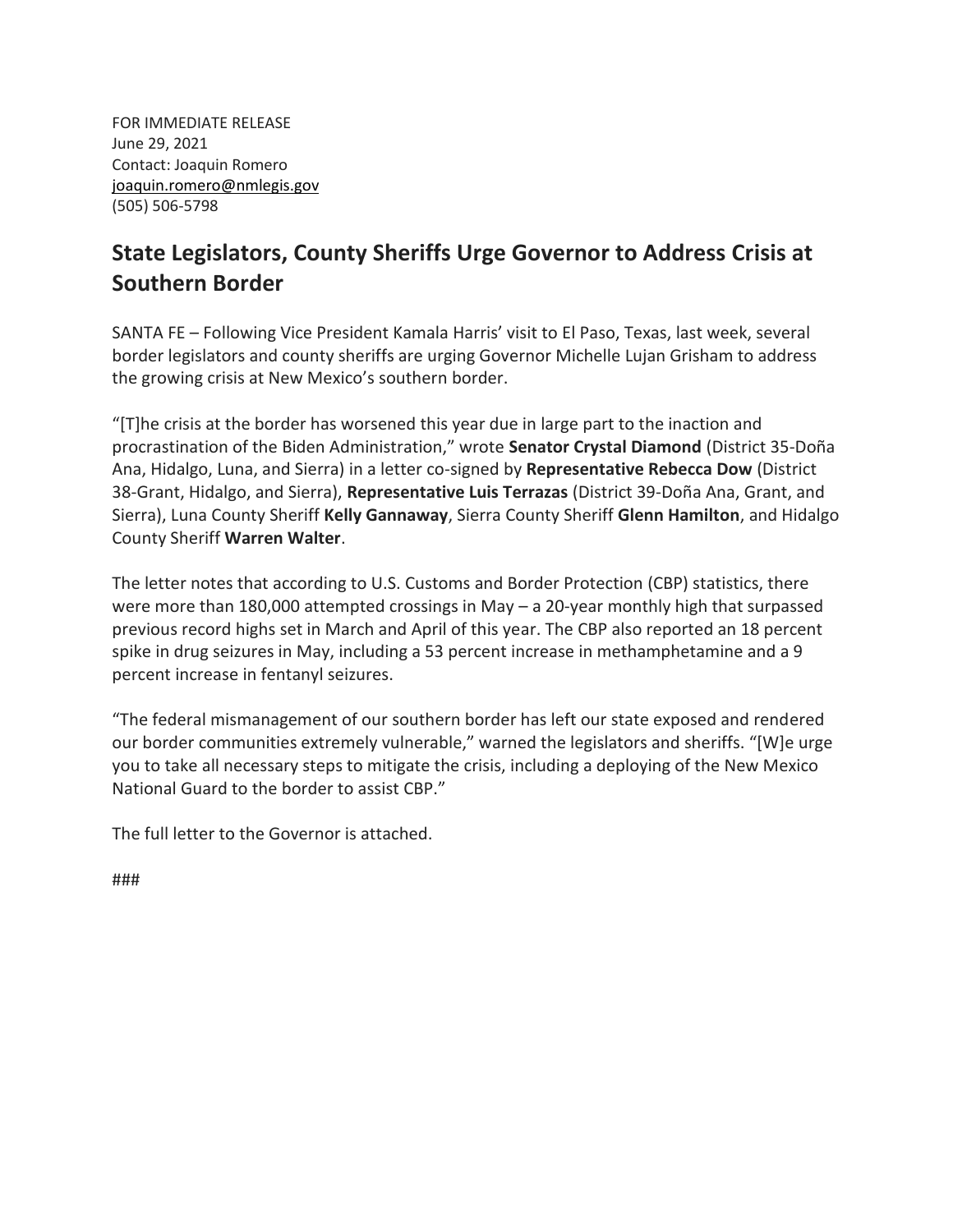

## New Mexico State Legislature

STATE CAPITOL Santa Fe

June 29, 2021

The Honorable Michelle Lujan Grisham Governor of New Mexico 490 Old Santa Fe Trail, Suite 400 Santa Fe, NM 87501

Dear Governor Lujan Grisham:

In response to Vice President Kamala Harris' visit to El Paso, Texas, last week, we are writing to express our ongoing concerns regarding our nation's border security and the safety of our southern New Mexico border communities.

As you are well aware, the crisis at the border has worsened this year due in large part to the inaction and procrastination of the Biden Administration. Over the past several months, we have seen a massive increase in the number of migrants crossing into our country, including a recordnumber of unaccompanied minors. Just this past month, U.S. Customs and Border Protection (CBP) reported more than 180,000 attempted crossings – a 20-year high that surpassed the previous record highs set in March and April of this year. Tragically, among those encounters in the month of May were 10,765 unaccompanied children, down slightly from 13,940 in April.

With regards to public safety, the CBP also reported an 18 percent spike in drug seizures in May, including a 53 percent increase in methamphetamine and a 9 percent increase in fentanyl seizures. CBP reported that fentanyl seizures continue to surge with Fiscal Year 2021 seizures already 56 percent higher than all of Fiscal Year 2020.

These staggering figures substantiate what we and others have been saying for months – we have a crisis at our southern border. Our federal and local resources are strained, our facilities are overcrowded, and our Border Patrol and law enforcement are overwhelmed. Add to these challenges a potential rescinding of Title 42 by the Biden Administration, and we are setting ourselves up for yet another monumental crisis like the one we experienced in 2019.

The federal mismanagement of our southern border has left our state exposed and rendered our border communities extremely vulnerable. Locally, our constituents continue to experience damage to their properties and many live in fear of the cartel and the drug peddlers who cross